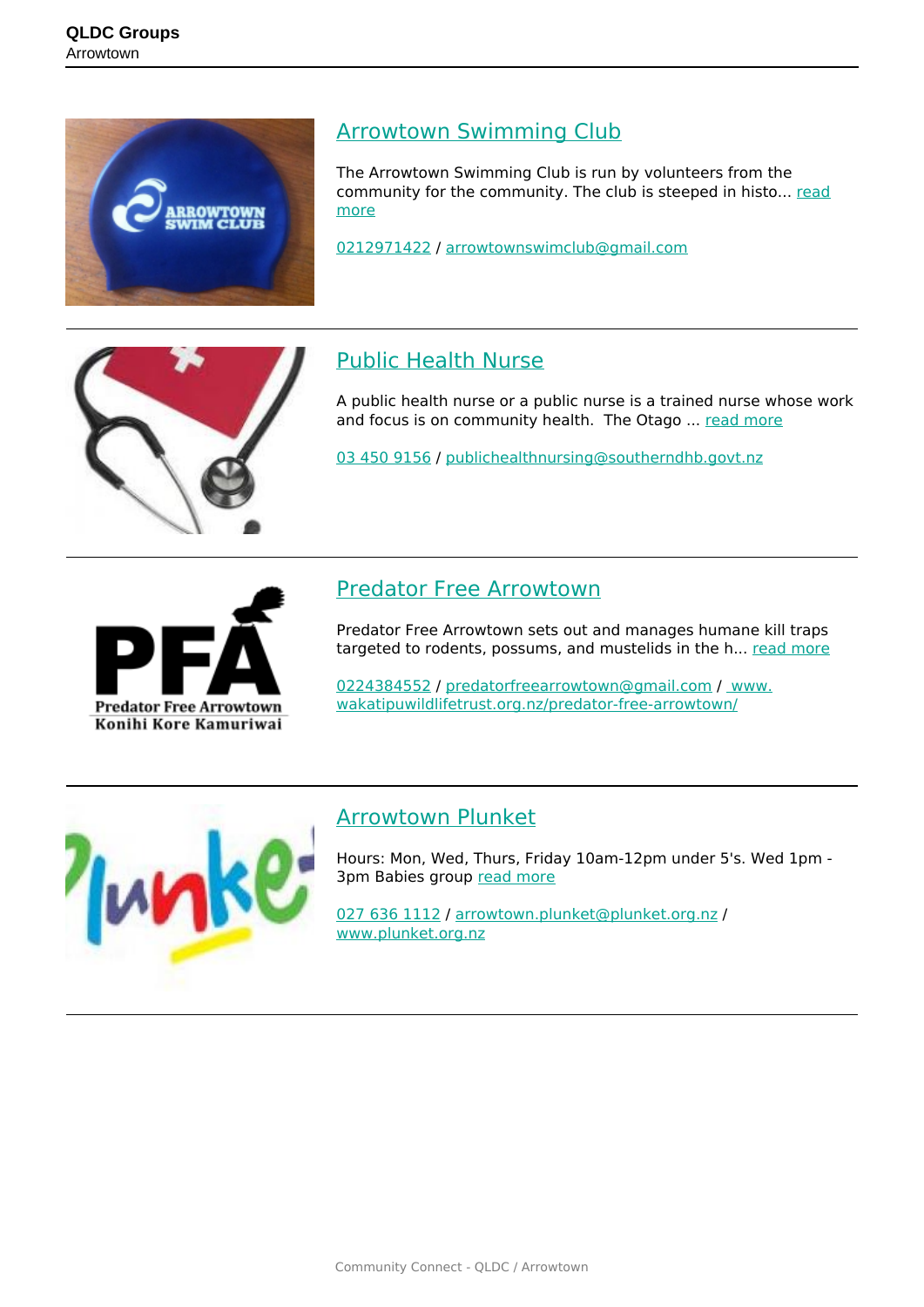

### [Arrowtown Primary School](https://groups.qldc.govt.nz/groups/show/arrowtown-primary-school/)

Arrowtown School is a state-funded, co-educational school. It is a full primary school with Year 1-8 students from ... [read more](https://groups.qldc.govt.nz/groups/show/arrowtown-primary-school/)

[+64 3 442 1854](tel:+6434421854) / [admin@arrowtown.school.nz](mailto:admin@arrowtown.school.nz) / [www.arrowtown.school.nz/](http://www.arrowtown.school.nz/)



## [Arrowtown Badminton Club](https://groups.qldc.govt.nz/groups/show/arrowtown-badminton-club/)

Arrowtown Badminton Club is a social club playing from 7.00pm 9.00pm every Monday usually beginning sometime in A... [read more](https://groups.qldc.govt.nz/groups/show/arrowtown-badminton-club/)

[021 299 9829](tel:0212999829) / [jandamitchell@xtra.co.nz](mailto:jandamitchell@xtra.co.nz)



SCO

## [Arrowtown Autumn Festival Committee](https://groups.qldc.govt.nz/groups/show/arrowtown-autumn-festival-committee/)

The Akarua Arrowtown Autumn Festival has been an annual fixture on the local calendar since 1985. Festival events ... [read more](https://groups.qldc.govt.nz/groups/show/arrowtown-autumn-festival-committee/)

[027 256 0426](tel:0272560426) / [info@arrowtownautumnfestival.org.nz](mailto:info@arrowtownautumnfestival.org.nz) / [www.arrowtownautumnfestival.co.nz](http://www.arrowtownautumnfestival.co.nz ) 

## [Arrowtown Scout Group](https://groups.qldc.govt.nz/groups/show/arrowtown-scout-group-0/)

Scouts provide fun and challenging activities, unique experiences, everyday adventure and the chance to help others... [read more](https://groups.qldc.govt.nz/groups/show/arrowtown-scout-group-0/)

[arrowtown@group.scouts.nz](mailto:arrowtown@group.scouts.nz ) / [www.scouts.org.nz](http://www.scouts.org.nz)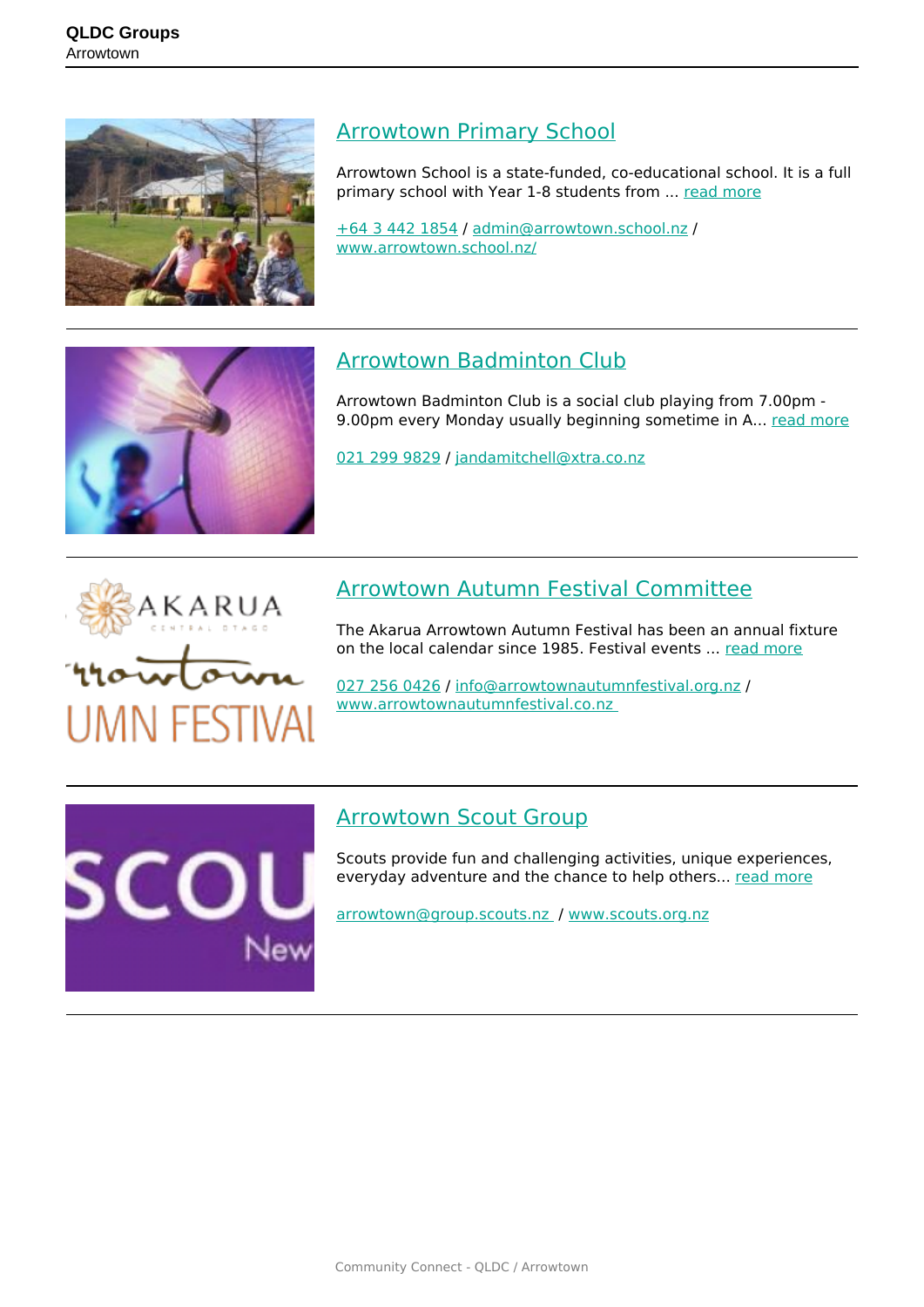

#### [Arrowtown Bowling Club](https://groups.qldc.govt.nz/groups/show/arrowtown-bowling-club/)

8 rink artificial green. Open all year for playing outdoor bowls. [read](https://groups.qldc.govt.nz/groups/show/arrowtown-bowling-club/) [more](https://groups.qldc.govt.nz/groups/show/arrowtown-bowling-club/)

[03 442 1905](tel:034421905) / [arrowtownbowls@gmail.com](mailto:arrowtownbowls@gmail.com)



## [Ngā hau e whā ki Tāhuna](https://groups.qldc.govt.nz/groups/show/nga-hau-e-wha-ki-tahuna/)

We are a small but passionate group with members located from Wilson Bay to Alexandra. Through the teaching and pra... [read more](https://groups.qldc.govt.nz/groups/show/nga-hau-e-wha-ki-tahuna/)

[0274502955](tel:0274502955) / [tahunataiaha@gmail.com](mailto:tahunataiaha@gmail.com)



### [Arrowtown Returned Services Assn](https://groups.qldc.govt.nz/groups/show/arrowtown-returned-services-assn/)

Our mission is to remember and care for all those impacted by service for New Zealand on military operations. The R... [read more](https://groups.qldc.govt.nz/groups/show/arrowtown-returned-services-assn/)

[03 409 8857](tel:034098857) / [taylor37@xtra.co.nz](mailto:taylor37@xtra.co.nz) / [www.rsa.org.nz/](https://www.rsa.org.nz/)



#### [Arrowtown Horticultural Society](https://groups.qldc.govt.nz/groups/show/arrowtown-horticultural-society/)

A small group of garden enthusiasts who run an annual Flower Show in Arrowtown. Very school/community based. Please... [read more](https://groups.qldc.govt.nz/groups/show/arrowtown-horticultural-society/)

[442 3650](tel:4423650) / [jeanbobqt@xtra.co.nz](mailto:jeanbobqt@xtra.co.nz)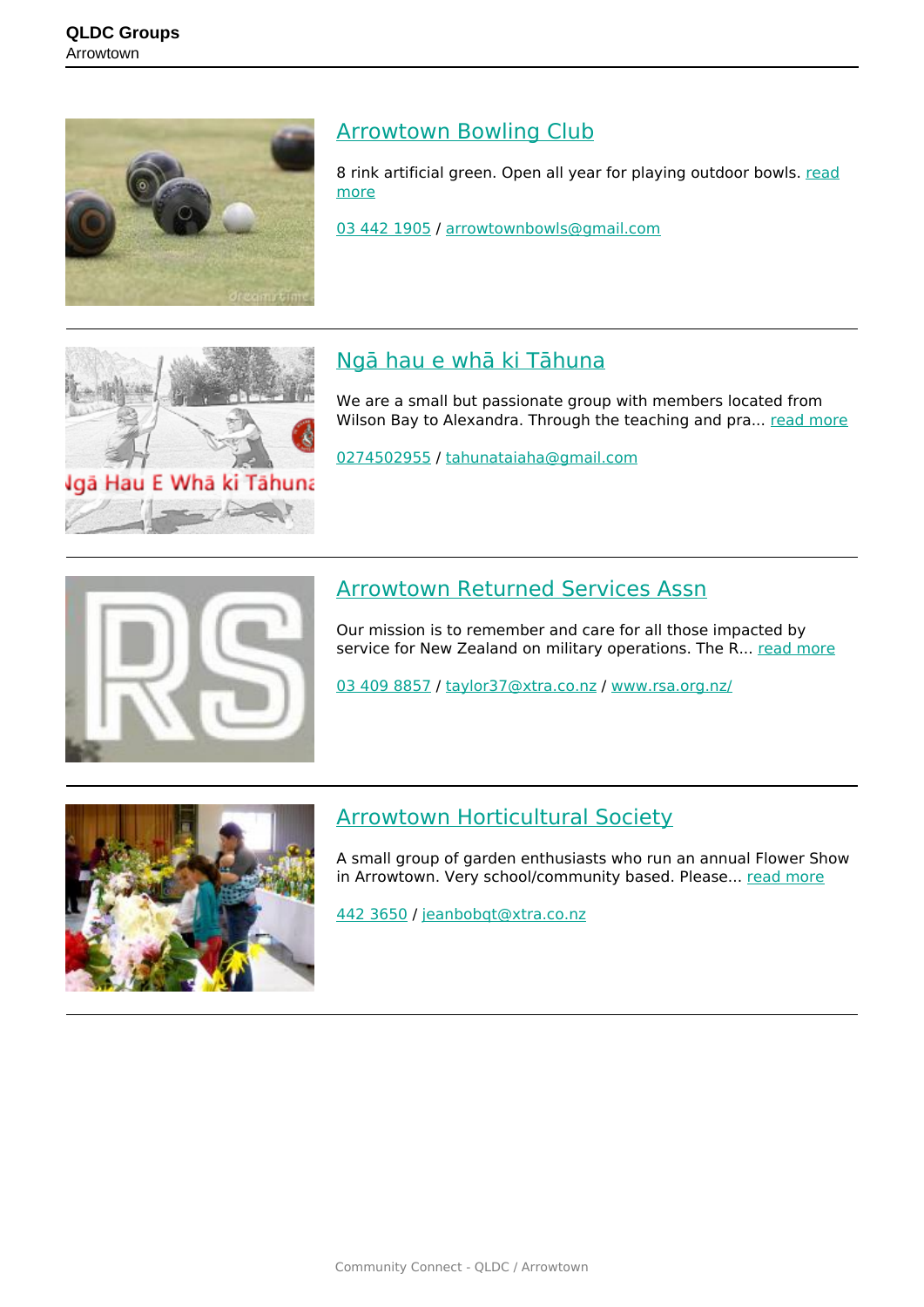

## [St Paul's Anglican Church](https://groups.qldc.govt.nz/groups/show/st-pauls-anglican-church/)

St. Paul's has remained almost unchanged in over one hundred years. In 1973 a stained glass window was gifted by Mr... [read more](https://groups.qldc.govt.nz/groups/show/st-pauls-anglican-church/)

[03 442 8391](tel:034428391) / [admin@stpeters.co.nz](mailto:admin@stpeters.co.nz) / [www.stpeters.co.nz](http://www.stpeters.co.nz)



### [Arrowtown Volunteer Fire Brigade](https://groups.qldc.govt.nz/groups/show/arrowtown-volunteer-fire-brigade/)

Phone number at the Station is: 03 442 1740 (unmanned station) Chief - Murray Forward - 0274 376 927 In case of eme... [read](https://groups.qldc.govt.nz/groups/show/arrowtown-volunteer-fire-brigade/) [more](https://groups.qldc.govt.nz/groups/show/arrowtown-volunteer-fire-brigade/)

[027 437 6927](tel:0274376927)



#### **Danceworks**

At Danceworks we provide dance classes in Jazz, Ballet, Tap, Hiphop, Contemporary & Musical Theatre in & around Que... [read more](https://groups.qldc.govt.nz/groups/show/danceworks/)

[021 062 2939](tel:0210622939) / [danceworksnz@gmail.com](mailto:danceworksnz@gmail.com ) / [www.danceworksqueenstown.co.nz/](http://www.danceworksqueenstown.co.nz/)

#### tting the spread of wilding trees 3%



#### [Arrowtown Choppers](https://groups.qldc.govt.nz/groups/show/arrowtown-choppers/)

Stopping the wilding tree spread. A volunteer group to help remove wilding trees from the Arrowtown hills. The long... [read more](https://groups.qldc.govt.nz/groups/show/arrowtown-choppers/)

[021877485](tel:021877485) / [arrowtownchoppers@gmail.com](mailto:arrowtownchoppers@gmail.com) / [www.facebook.com/arrowtownchoppers](https://www.facebook.com/arrowtownchoppers)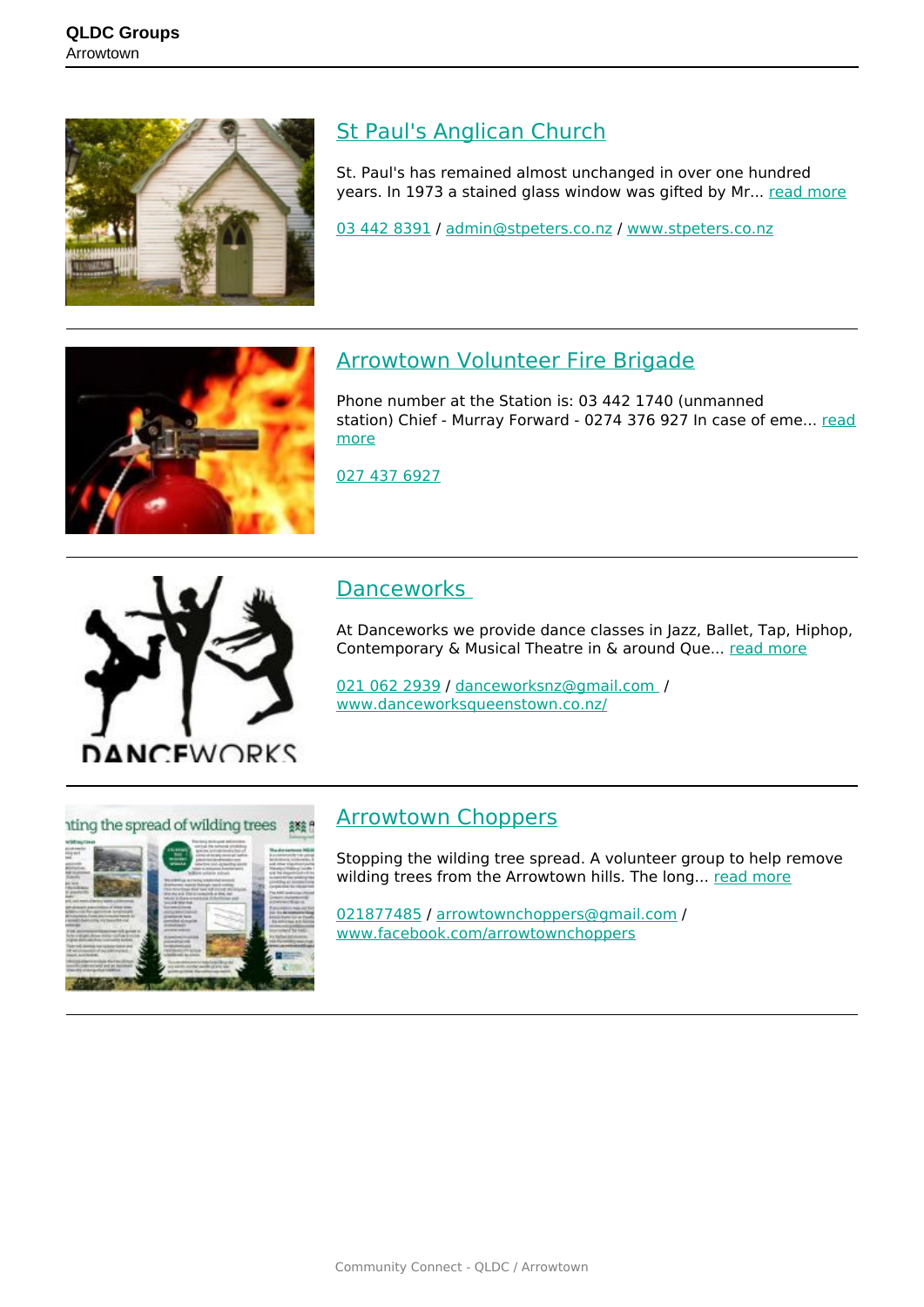School

TO ENTER UTI



#### **[ArrowYoga](https://groups.qldc.govt.nz/groups/show/arrowyoga/)**

ArrowYoga brings affordable yoga lessons to all people of Arrowtown and surrounding. All levels are welcome. We tea... [read more](https://groups.qldc.govt.nz/groups/show/arrowyoga/)

[021 265 8266](tel:0212658266) / [arrowyoga@gmail.com](mailto:arrowyoga@gmail.com)

## [Arrowtown Preschool](https://groups.qldc.govt.nz/groups/show/arrowtown-preschool/)

At Arrowtown Preschool the opportunities for learning that children experience are outstanding both within the Pres... [read more](https://groups.qldc.govt.nz/groups/show/arrowtown-preschool/)

[03 442 1416](tel:034421416) / [admin@arrowtownpreschool.co.nz](mailto:admin@arrowtownpreschool.co.nz) / [www.arrowtownpreschool.co.nz/](http://www.arrowtownpreschool.co.nz/)



Arrowtown Ed

Learning Cen

**CUCK MERE TO CATER 1** 

#### [Arrowtown Business and Promotion Association](https://groups.qldc.govt.nz/groups/show/arrowtown-business-and-promotion-association-abpa/) [\(ABPA\)](https://groups.qldc.govt.nz/groups/show/arrowtown-business-and-promotion-association-abpa/)

APBA represents Arrowtown's businesses. It is responsible for the town's promotion, and for the arrowtown.com websi... [read more](https://groups.qldc.govt.nz/groups/show/arrowtown-business-and-promotion-association-abpa/)

[027 7219017](tel:0277219017) / [info@arrowtown.com](mailto:info@arrowtown.com) / [www.arrowtown.com](http://www.arrowtown.com)



## [Lakes District Museum & Gallery](https://groups.qldc.govt.nz/groups/show/lakes-district-museum-and-gallery/)

Open 8.30am - 5pm daily except Christmas Day. Researcher/archivist and education officer available. The Lakes Distr... [read more](https://groups.qldc.govt.nz/groups/show/lakes-district-museum-and-gallery/)

[442 1824](tel:4421824) / [info@museumqueenstown.com](mailto:info@museumqueenstown.com) / [www.MuseumQueenstown.com](http://www.MuseumQueenstown.com)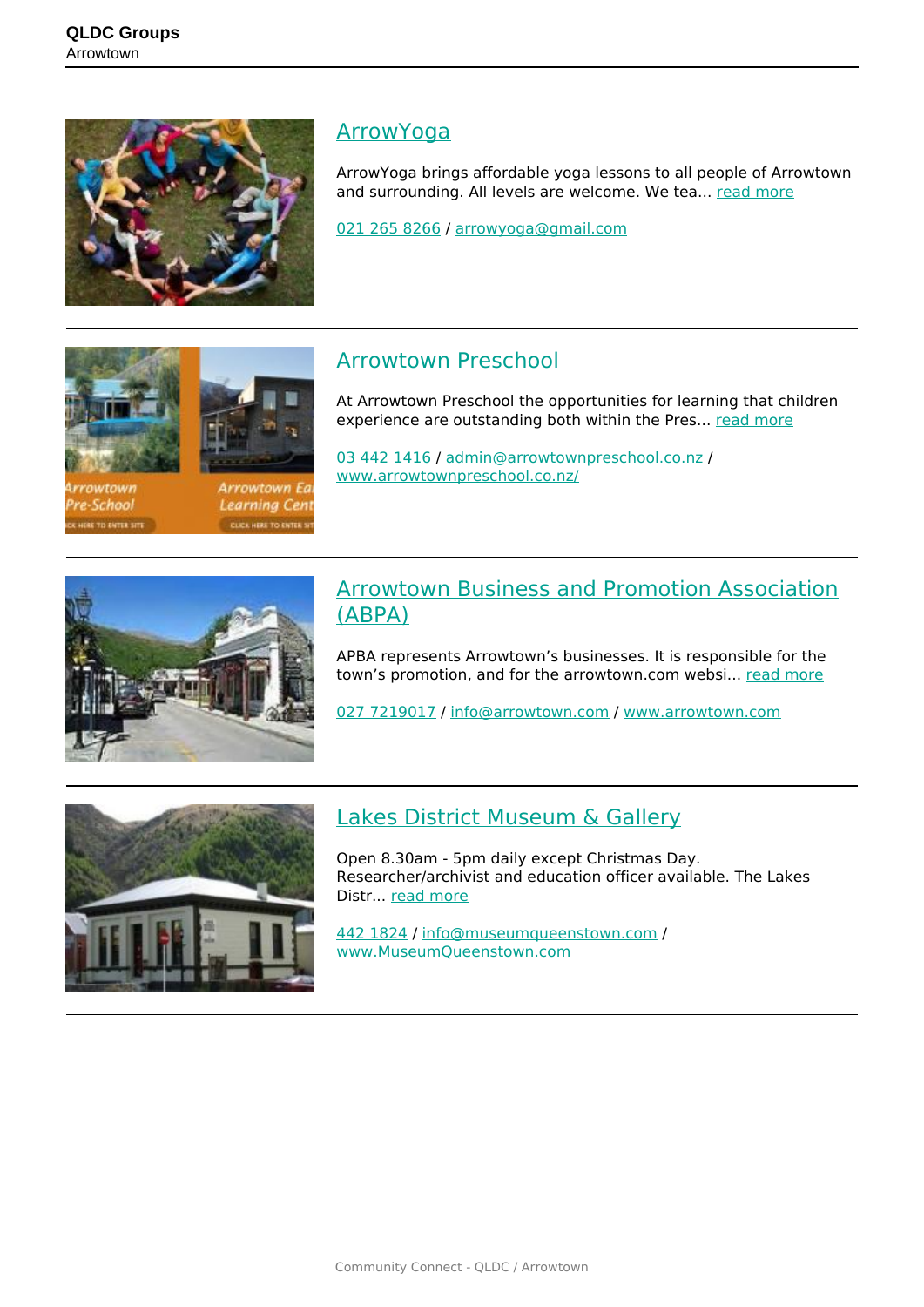

#### [Arrowtown Netball Club](https://groups.qldc.govt.nz/groups/show/arrowtown-netball-club/)

The Wakatipu Netball Centre is located in Queenstown, NZ, providing netball for all ages/levels in the Wakatipu bas... [read more](https://groups.qldc.govt.nz/groups/show/arrowtown-netball-club/)

[027 66688 21](tel:0276668821) / [damkay17@gmail.com](mailto:damkay17@gmail.com) / [www.wakatipunetball.co.nz/teams-committee-sponsors/teams/](http://www.wakatipunetball.co.nz/teams-committee-sponsors/teams/premier/) [premier/](http://www.wakatipunetball.co.nz/teams-committee-sponsors/teams/premier/)

# [Arrowtown Community Pool](https://groups.qldc.govt.nz/groups/show/arrowtown-community-pool/)

Summer season opening only.Join us for family fun at the outdoor pool in the heart of Arrowtown. Located just a few... [read more](https://groups.qldc.govt.nz/groups/show/arrowtown-community-pool/)

[03 442 0145](tel:034420145) / [swim@qldc.govt.nz](mailto:swim@qldc.govt.nz) / [sportrec.qldc.govt.nz/swim/arrowtown-pool/](https://sportrec.qldc.govt.nz/swim/arrowtown-pool/)



#### [Arrowtown Menzshed](https://groups.qldc.govt.nz/groups/show/arrowtown-menzshed/)

The Arrowtown Menzshed has established a new building in Prestons Drive, Arrowtown and will be equipped with tools,... [read more](https://groups.qldc.govt.nz/groups/show/arrowtown-menzshed/)

[03 442 0484 OR 027 442 0484](tel:0344204840274420484) / [bob.farrell@xtra.co.nz](mailto:bob.farrell@xtra.co.nz) / [menzshed.org.nz/arrowtown/](https://menzshed.org.nz/arrowtown/)



#### [Arrowtown Newcomers and Locals Network](https://groups.qldc.govt.nz/groups/show/arrowtown-newcomers-and-locals-network/)

Please note our name change from Arrowtown Newcomers Network, so that not just newcomers can come along to our func... [read more](https://groups.qldc.govt.nz/groups/show/arrowtown-newcomers-and-locals-network/)

[409 8968](tel:4098968) / [Loganfamily@xtra.co.nz](mailto:Loganfamily@xtra.co.nz) / [arrowtownvillage.co.nz/index.php](http://arrowtownvillage.co.nz/index.php?ti=29)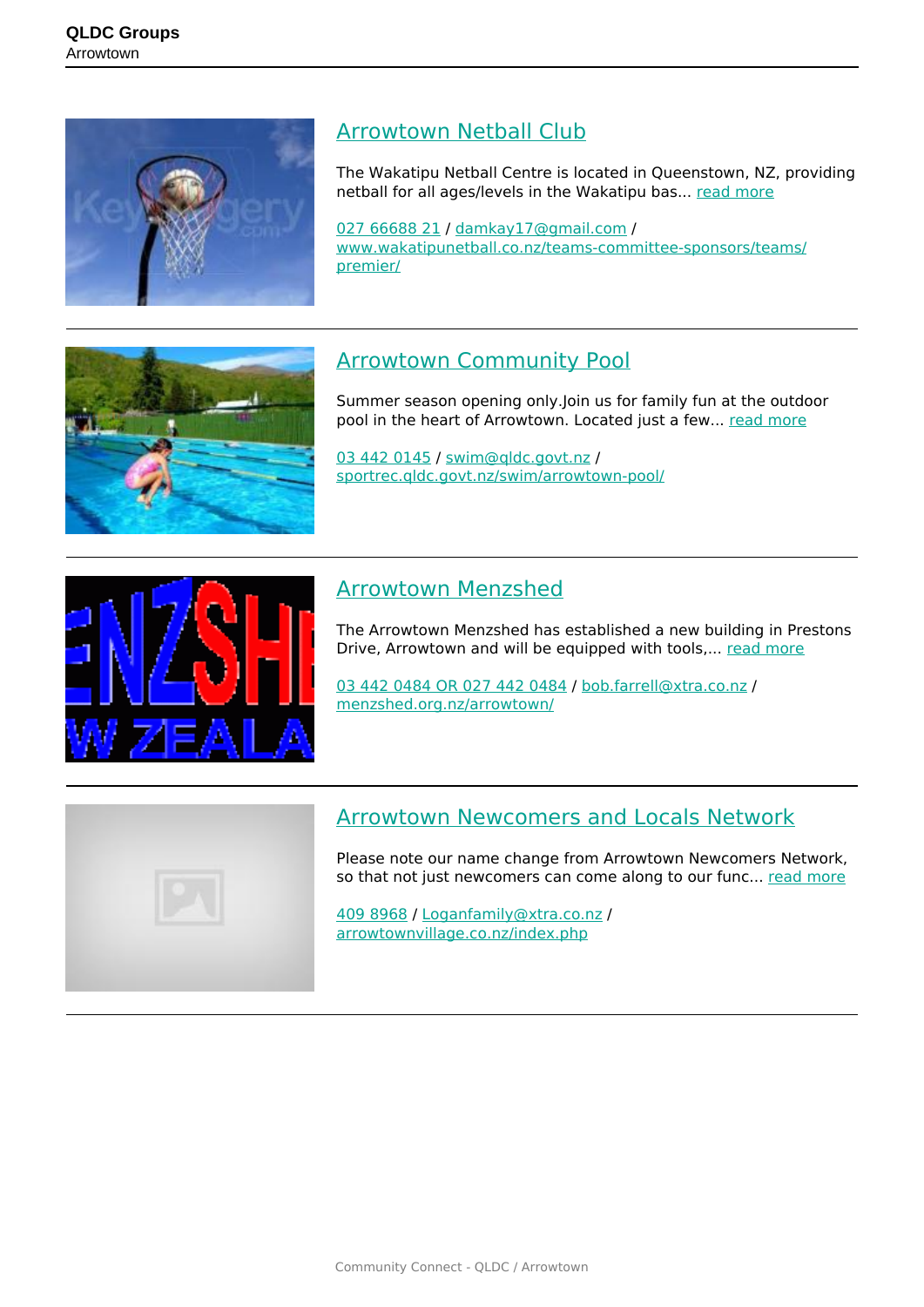

#### [Arrowtown Golf Club](https://groups.qldc.govt.nz/groups/show/arrowtown-golf-club/)

Playing golf in Queenstown? Just 20 minutes drive from Queenstown and rated 20th best course in New Zealand the Arr... [read more](https://groups.qldc.govt.nz/groups/show/arrowtown-golf-club/)

[03 442 1719](tel:034421719) / [info@arrowtowngolf.co.nz](mailto:info@arrowtowngolf.co.nz) / [www.arrowtowngolf.co.nz](http://www.arrowtowngolf.co.nz)



## [Queenstown Film Society](https://groups.qldc.govt.nz/groups/show/queenstown-film-society/)

Queenstown Film Society is a community organisation that screens hand-picked cinematic gems - world cinema, classic... [read more](https://groups.qldc.govt.nz/groups/show/queenstown-film-society/)

[info@queenstownfilmsociety.co.nz](mailto:info@queenstownfilmsociety.co.nz) / [queenstownfilmsociety.co.nz](http://queenstownfilmsociety.co.nz)



## [Arrowtown Mainly Music for Preschoolers](https://groups.qldc.govt.nz/groups/show/arrowtown-mainly-music-for-preschoolers/)

Meet during school terms only Tuesday 10am and Wednesday 1:30pm at the St Johns Presbyterian Church in Berkshire St... [read](https://groups.qldc.govt.nz/groups/show/arrowtown-mainly-music-for-preschoolers/) [more](https://groups.qldc.govt.nz/groups/show/arrowtown-mainly-music-for-preschoolers/)

[03 442 1992](tel:034421992) / [wcpchurch@xtra.co.nz](mailto:wcpchurch@xtra.co.nz) / [www.facebook.com/people/MainlyMusic-Arrowtown/](https://www.facebook.com/people/MainlyMusic-Arrowtown/100009692776591) [100009692776591](https://www.facebook.com/people/MainlyMusic-Arrowtown/100009692776591)



## [Arrowtown Village Association](https://groups.qldc.govt.nz/groups/show/arrowtown-village-association/)

We aim to be the voice of the Arrowtown community. As well as initiating new projects the AVA works with the commun... [read more](https://groups.qldc.govt.nz/groups/show/arrowtown-village-association/)

[chairperson@arrowtownvillage.nz](mailto:chairperson@arrowtownvillage.nz) / [www.arrowtownvillage.co.nz/](http://www.arrowtownvillage.co.nz/)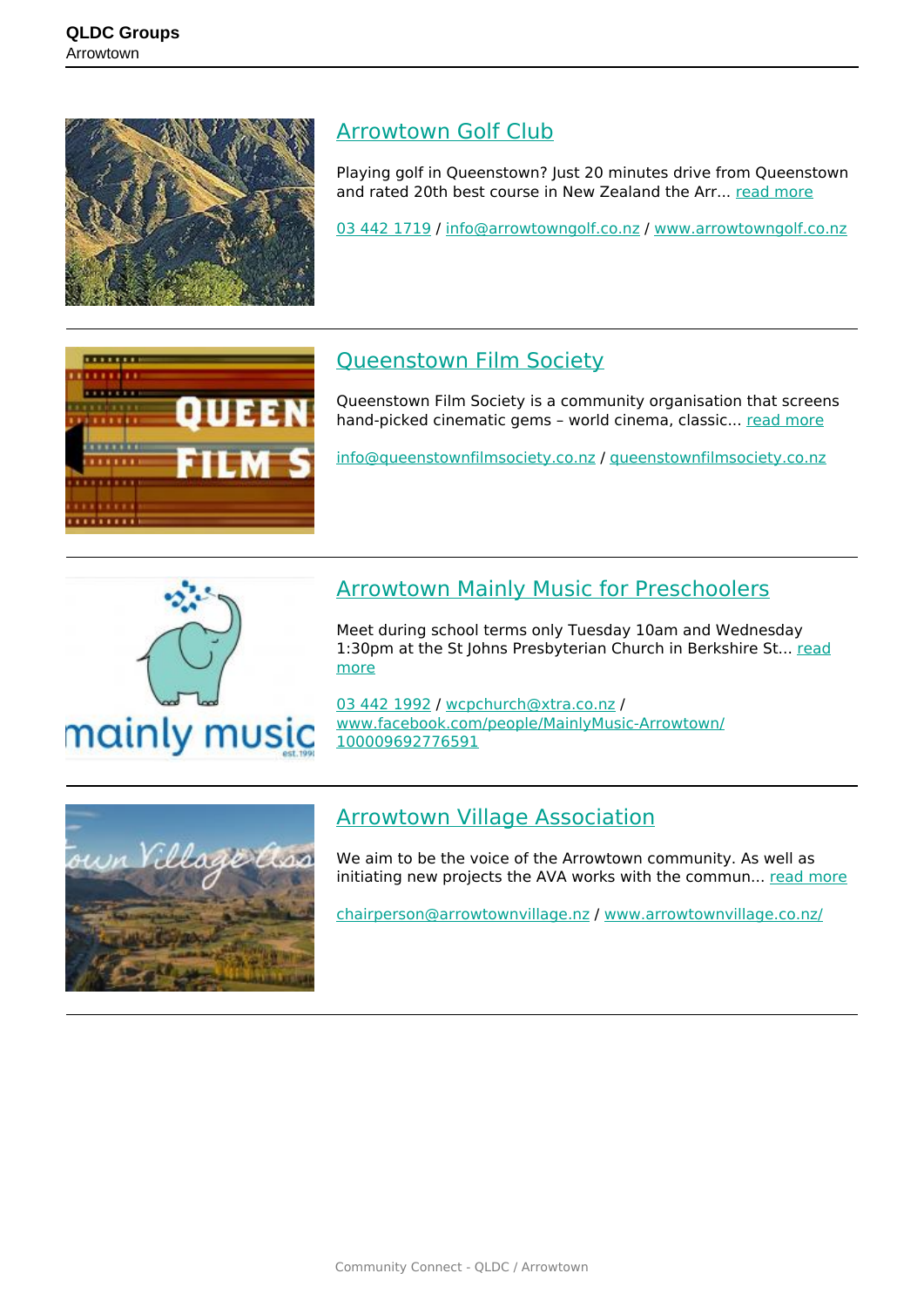

#### **[Arrowtown Library](https://groups.qldc.govt.nz/groups/show/arrowtown-library/)**

Open 10am - 5pm weekdays, 10:30am - 12:30pm SaturdaysAs a library member you can:Borrow books, magazines, DVDs, vid... [read](https://groups.qldc.govt.nz/groups/show/arrowtown-library/) [more](https://groups.qldc.govt.nz/groups/show/arrowtown-library/)

[03 442 1607](tel:034421607) / [arrowtown@qldc.govt.nz](mailto:arrowtown@qldc.govt.nz) / [www.libraries.codc-qldc.govt.nz](http://www.libraries.codc-qldc.govt.nz)



### [Arrowtown Circus](https://groups.qldc.govt.nz/groups/show/arrowtown-circus/)

Arrowtown Circus provides classes for both Kids and Adults. It focuses on: Tumbling, Adagio, Handstands, Silks, Tra... [read more](https://groups.qldc.govt.nz/groups/show/arrowtown-circus/)

[0220172046](tel:0220172046) / [cirque@abigailrose.co.nz](mailto:cirque@abigailrose.co.nz) / [www.abigailrose.co.nz](http://www.abigailrose.co.nz)



## [Lake Hayes / Arrowtown Line dancers](https://groups.qldc.govt.nz/groups/show/lake-hayes-arrowtown-line-dancers/)

Cost - \$10 per sessionLake Hayes PavilionMonday 10-12pm Beginner / ImproverWednesday 10-12pm Beginner / Improver 12... [read more](https://groups.qldc.govt.nz/groups/show/lake-hayes-arrowtown-line-dancers/)

[020 4111 9081](tel:02041119081) / [mollycrawford56@gmail.com](mailto:mollycrawford56@gmail.com)



#### [Arrowtown Rugby Club](https://groups.qldc.govt.nz/groups/show/arrowtown-rugby-club/)

Twenty minutes from Queenstown, in the historic town of Arrowtown is home of the Arrowtown Rugby Club. Playing from... [read more](https://groups.qldc.govt.nz/groups/show/arrowtown-rugby-club/)

[027 2288514](tel:0272288514) / [arrowtownrugby@gmail.com](mailto:arrowtownrugby@gmail.com) / [www.sporty.co.nz/arrowtownrugby/](https://www.sporty.co.nz/arrowtownrugby/)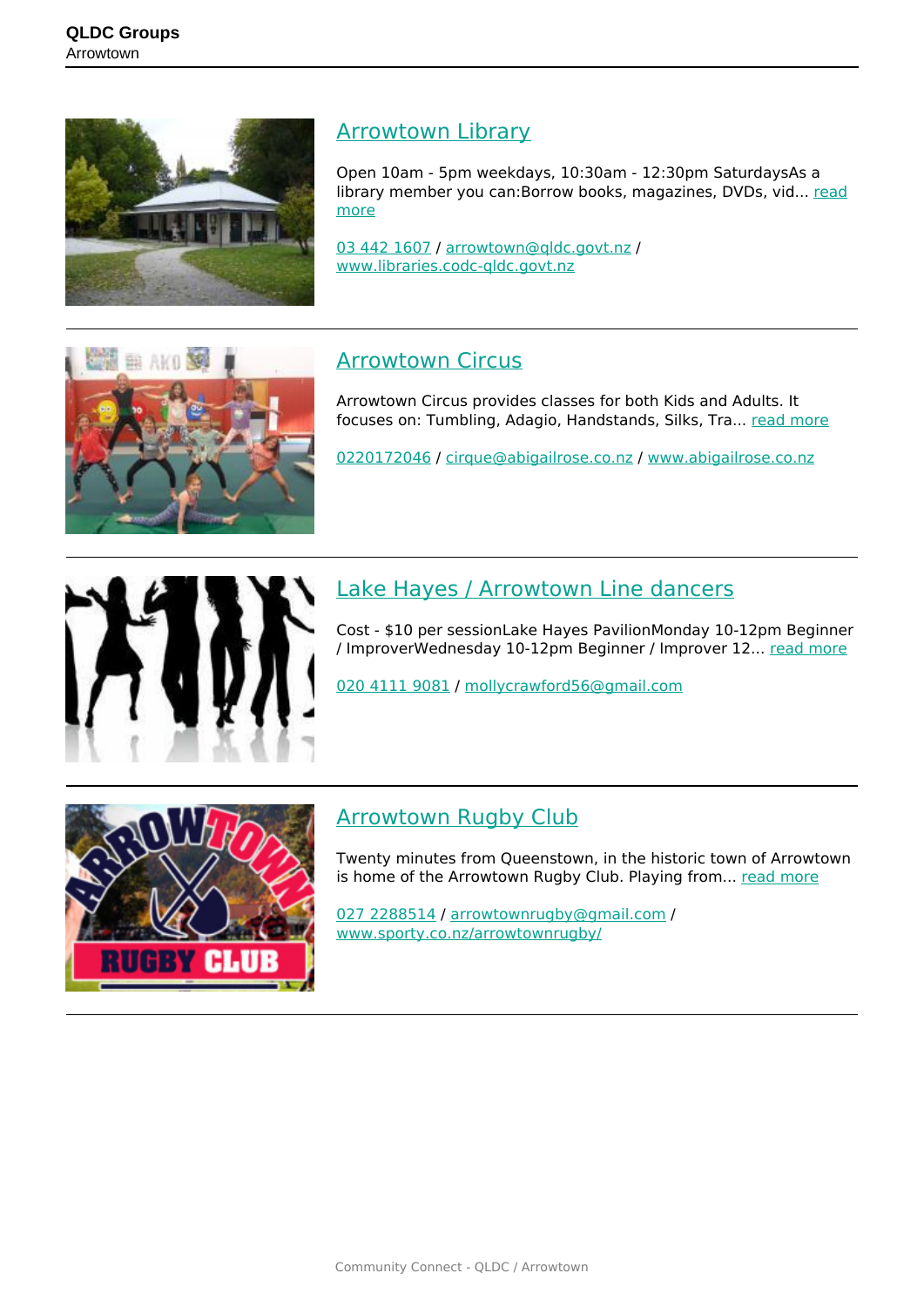

#### [sKids Arrowtown](https://groups.qldc.govt.nz/groups/show/skids-arrowtown/)

Welcome to our sKids Centre @ Arrowtown, where the safety and care of your child is our number one priority. If you... [read more](https://groups.qldc.govt.nz/groups/show/skids-arrowtown/)

[021 143 6813](tel:0211436813) / [arrowtown@skids.co.nz](mailto: arrowtown@skids.co.nz) / [www.skids.co.nz/locations/arrowtown/](https://www.skids.co.nz/locations/arrowtown/)



#### [Kōrerotia](https://groups.qldc.govt.nz/groups/show/korerotia/)

We are a group of locals who are passionate about Te Reo Māori (Māori Language) and Waiata (Māori songs). Most of u... [read more](https://groups.qldc.govt.nz/groups/show/korerotia/)

[0211208203](tel:0211208203) / [cory.ratahi@gmail.com](mailto:cory.ratahi@gmail.com) / [www.korerotia.co.nz](http://www.korerotia.co.nz)



#### [Arrowtown Medical Centre](https://groups.qldc.govt.nz/groups/show/arrowtown-medical-centre/)

Right care delivered by the right person in the right place at the right time.Queenstown Medical Centre (QMC) opera... [read more](https://groups.qldc.govt.nz/groups/show/arrowtown-medical-centre/)

[03 450 1355](tel:034501355) / [info@qmc.co.nz](mailto:info@qmc.co.nz) / [www.qmc.co.nz](http://www.qmc.co.nz)



#### [Alcoholics Anonymous Arrowtown](https://groups.qldc.govt.nz/groups/show/alcoholics-anonymous-arrowtown/)

Alcoholics Anonymous is a voluntary, worldwide fellowship of men and women from all walks of life who meet together... [read more](https://groups.qldc.govt.nz/groups/show/alcoholics-anonymous-arrowtown/)

[0800 229 6757](tel:08002296757) / [nzgso@aa.org.nz](mailto:nzgso@aa.org.nz) / [www.aa.org.nz/](https://www.aa.org.nz/)